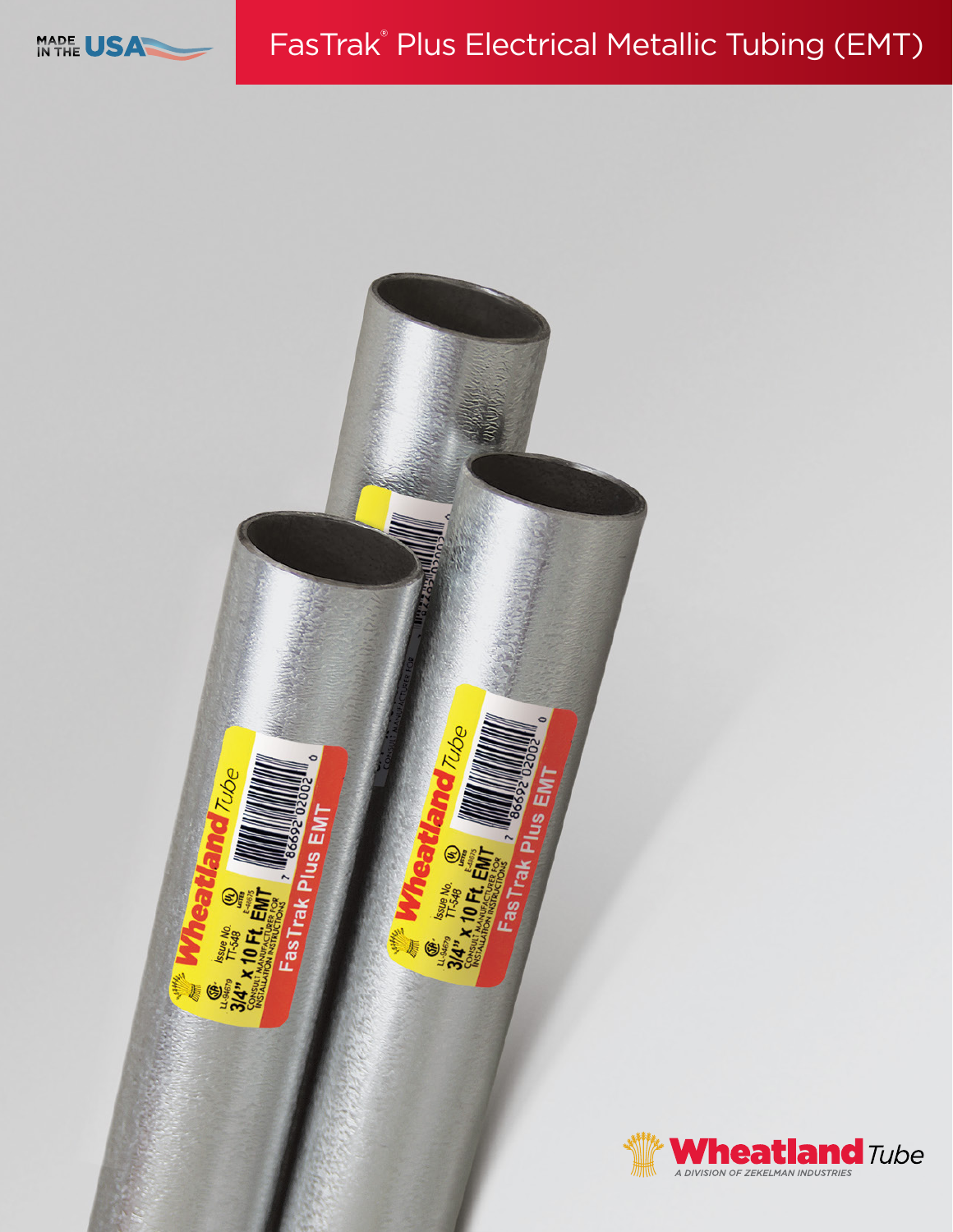## **FasTrak® Plus Electrical Metallic Tubing (EMT):**

# **An easy but tough wiring solution**

With enhanced ID coating, FasTrak Plus EMT offers exceptional wire-pulling performance. A lightweight, smooth-pull wiring solution, easy to bend, yet tough enough for all locations that comply with the National Electrical Code® (NEC®), including dry, wet, exposed, concealed or hazardous locations.

Also available in 20**'**

5' lengths — trade sizes  $\frac{1}{2}$  and  $\frac{3}{4}$ 

Accurate circular cross section with uniform wall thickness

Interior surface free from defects injurious to conductors

> Lightweight, easy to install

Galvanized OD with additional clear coating

Proprietary ID coating for fast wirepulling performance

Contains recycled steel



#### **Designed for Quality and Efficiency**

At Wheatland Tube, we leverage our experience and the latest technologies to provide a consistent, high-quality product with on-time deliveries. We manufacture FasTrak Plus EMT from mild steel strip in state-of-the-art ERW mills with the industry's leading in-line galvanizing process that applies molten zinc to the outside diameter. A clear coating is then applied to the outside diameter to inhibit rust and reduce storage stains. The inside diameter is sprayed with a proprietary coating for corrosion resistance and easy wire pulling. The product is then inspected visually and with instruments to ensure all meet the product standard specifications. Our complete in-house production capabilities and quality control programs provide consistency in production.

#### **Green and Sustainable**

FasTrak Plus EMT contains recycled steel content of various amounts, depending on the steel manufacturing process, and will provide decades of reliable service if properly maintained. Conductors may be easily removed and new conductors or cables inserted. Future circuits may be added in the same conduit, as permitted by the code. At the end of its life, the steel may be fully recycled.

**Tested and Certified for Safety** FasTrak Plus EMT is CSA Certified to CSA



C22.2 No. 83.1-07 or UL® Listed to UL-797, depending on the market being supplied. It is manufactured in accordance with ANSI® C80.3, UL-797 and federal specifications WW-C-563. It provides mechanical protection for cables and conductors, reduces electromagnetic field exposure, shields against electromagnetic interference and is recognized as an equipment grounding conductor by NFPA 70: NEC 250.118 (4). Email [info@wheatland.com](mailto:info@wheatland.com) for a copy of Georgia Tech's Grounding and ElectroMagnetic Interference (GEMI) Analysis software.

#### **The Smart Way to Raceway**<sup>SM</sup>

Wheatland Tube's SmartSet™ EMT with built-in set screw coupling is available on 10' and 20' FasTrak Plus EMT. SmartSet is UL Listed and manufactured in accordance with ANSI C80.1. Our SmartSet product can come built into one end of every piece of EMT to save time and money on every job.

## For more information, call **800.257.8182** or visit **wheatland.com**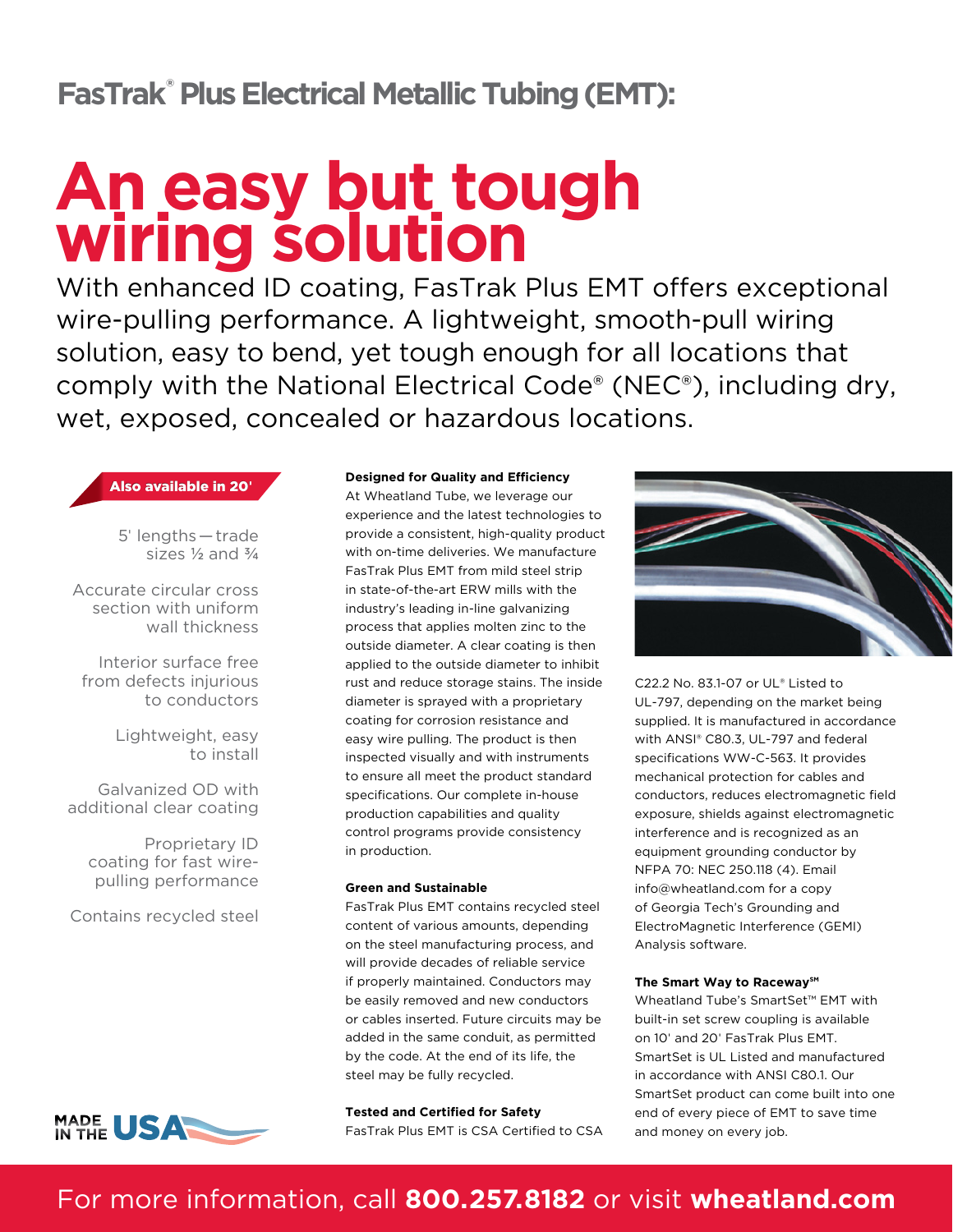## **EMT WEIGHTS, DIMENSIONS AND PACKAGING (10' LENGTHS)**

| <b>TRADE SIZE</b> | <b>METRIC</b><br><b>DESIGNATOR</b> |      | WEIGHT/100 FT. |               | <b>MASTER BUNDLE QUANTITY</b> |        | <b>MASTER BUNDLE</b><br><b>WEIGHT</b> |        | <b>MASTER BUNDLE</b><br><b>VOLUME</b> |      |
|-------------------|------------------------------------|------|----------------|---------------|-------------------------------|--------|---------------------------------------|--------|---------------------------------------|------|
|                   |                                    | lbs. | kg             | <b>Pieces</b> | ft.                           | m      | lbs.                                  | kg     | cu.ft.                                | cu.m |
| $\frac{1}{2}$     | 16                                 | 30   | 13.6           | 700           | 7000                          | 2133.6 | 2100                                  | 952.6  | 31.7                                  | O.9  |
| $\frac{3}{4}$     | 21                                 | 46   | 20.9           | 500           | 5000                          | 1524.0 | 2300                                  | 1043.3 | 36.1                                  | 1.0  |
| 1                 | 27                                 | 67   | 30.4           | 300           | 3000                          | 914.4  | 2010                                  | 911.7  | 36.5                                  | 1.0  |
| $1\frac{1}{4}$    | 35                                 | 101  | 45.8           | 200           | 2000                          | 609.6  | 2020                                  | 916.3  | 38.2                                  | 1.1  |
| $1\frac{1}{2}$    | 41                                 | 116  | 52.6           | 150           | 1500                          | 457.2  | 1740                                  | 789.3  | 37.9                                  | 1.1  |
| $\overline{2}$    | 53                                 | 148  | 67.1           | 120           | 1200                          | 365.8  | 1776                                  | 805.6  | 46.7                                  | 1.3  |
| $2\frac{1}{2}$    | 63                                 | 216  | 98.0           | 61            | 610                           | 185.9  | 1317.6                                | 597.7  | 41.5                                  | 1.2  |
| 3                 | 78                                 | 263  | 119.3          | 51            | 510                           | 155.4  | 1341.3                                | 608.4  | 48.9                                  | 1.4  |
| $3\frac{1}{2}$    | 91                                 | 349  | 158.3          | 37            | 370                           | 112.8  | 1291.3                                | 585.7  | 48.6                                  | 1.4  |
| 4                 | 103                                | 393  | 178.3          | 30            | 300                           | 91.4   | 1179                                  | 534.8  | 50                                    | 1.4  |

*Silver (traditional galvanized EMT) is available from stock ½–4. Other colors, sizes and 5*' *and 20*' *lengths available as special order. Minimum order quantities may apply.*

### **EMT WEIGHTS, DIMENSIONS AND PACKAGING (20' LENGTHS)**

| <b>TRADE SIZE</b> | <b>METRIC</b><br><b>DESIGNATOR</b> |      | WEIGHT/100 FT. |               | <b>MASTER BUNDLE QUANTITY</b> |        | <b>MASTER BUNDLE</b><br><b>WEIGHT</b> |       | <b>MASTER BUNDLE</b><br><b>VOLUME</b> |      |
|-------------------|------------------------------------|------|----------------|---------------|-------------------------------|--------|---------------------------------------|-------|---------------------------------------|------|
|                   |                                    | lbs. | kg             | <b>Pieces</b> | ft.                           | m      | lbs.                                  | kg    | cu. ft.                               | cu.m |
| $\frac{1}{2}$     | 16                                 | 30   | 13.6           | 175           | 3500                          | 1066.8 | 1050                                  | 476.3 | 15.6                                  | 0.44 |
| $^{3}/_{4}$       | 21                                 | 46   | 20.9           | 125           | 2500                          | 762.0  | 1150                                  | 521.6 | 18.1                                  | 0.51 |
|                   | 27                                 | 67   | 30.4           | 75            | 1500                          | 457.2  | 1005                                  | 455.9 | 18.3                                  | 0.52 |
| $1\frac{1}{4}$    | 35                                 | 101  | 45.8           | 50            | 1000                          | 304.8  | 1010                                  | 458.1 | 19.1                                  | 0.54 |
| $1\frac{1}{2}$    | 41                                 | 116  | 52.6           | 37            | 740                           | 225.6  | 858                                   | 389.2 | 19.0                                  | 0.54 |
| $\overline{2}$    | 53                                 | 148  | 67.1           | 37            | 740                           | 225.6  | 1095                                  | 496.7 | 23.4                                  | 0.66 |
| $2\frac{1}{2}$    | 63                                 | 216  | 98.0           | 19            | 380                           | 115.8  | 821                                   | 372.4 | 20.4                                  | 0.58 |
| 3                 | 78                                 | 263  | 119.3          | 19            | 380                           | 115.8  | 999                                   | 453.1 | 24.0                                  | 0.68 |
| $3\frac{1}{2}$    | 91                                 | 349  | 158.3          | 19            | 380                           | 115.8  | 1326                                  | 601.5 | 23.6                                  | 0.67 |
| 4                 | 103                                | 393  | 178.3          | 10            | 200                           | 61.0   | 786                                   | 356.5 | 25.0                                  | 0.71 |

*Silver (traditional galvanized EMT) is available from stock ½–4. Other colors, sizes and 5*' *and 20*' *lengths available as special order. Minimum order quantities may apply.*

#### **SMARTSET EMT WEIGHTS, DIMENSIONS AND PACKAGING (10' LENGTHS)**

| <b>TRADE SIZE</b> | <b>METRIC</b><br><b>DESIGNATOR</b> |      | WEIGHT/100 FT. |               | <b>MASTER BUNDLE QUANTITY</b> |       | <b>MASTER BUNDLE</b><br><b>WEIGHT</b> |       | <b>MASTER BUNDLE</b><br><b>VOLUME</b> |      |
|-------------------|------------------------------------|------|----------------|---------------|-------------------------------|-------|---------------------------------------|-------|---------------------------------------|------|
|                   |                                    | lbs. | kg             | <b>Pieces</b> | ft.                           | m     | lbs.                                  | kg    | cu. ft.                               | cu.m |
| $1\frac{1}{4}$    | 35                                 | 1.01 | 0.46           | 84            | 840                           | 256.0 | 848                                   | 384.6 | 19.1                                  | 0.54 |
| $1\frac{1}{2}$    | 41                                 | 1.16 | 0.53           | 72            | 720                           | 219.5 | 835                                   | 378.7 | 19.0                                  | 0.54 |
| $\overline{2}$    | 53                                 | 1.48 | 0.67           | 50            | 500                           | 152.4 | 740                                   | 335.7 | 23.4                                  | 0.66 |
| $2\frac{1}{2}$    | 63                                 | 2.16 | 0.98           | 35            | 350                           | 106.7 | 756                                   | 342.9 | 20.4                                  | 0.58 |
| 3                 | 78                                 | 2.63 | 1.19           | 30            | 300                           | 91.4  | 789                                   | 357.9 | 24.0                                  | 0.68 |
| $3\frac{1}{2}$    | 91                                 | 3.49 | 1.58           | 25            | 250                           | 76.2  | 873                                   | 396.0 | 23.6                                  | 0.67 |
| 4                 | 103                                | 3.93 | 1.78           | 25            | 250                           | 76.2  | 983                                   | 445.9 | 25.0                                  | 0.71 |

*SmartSet EMT with integral set screw coupling is available in 10*' *and 20*' *lengths through special order for standard FasTrak Plus EMT. Minimum order quantities apply.*

#### **SMARTSET EMT WEIGHTS, DIMENSIONS AND PACKAGING (20' LENGTHS)**

| <b>TRADE SIZE</b> | <b>METRIC</b><br><b>DESIGNATOR</b> |      | WEIGHT/100 FT. |               | <b>MASTER BUNDLE QUANTITY</b> |       | <b>MASTER BUNDLE</b><br><b>WEIGHT</b> |       | <b>MASTER BUNDLE</b><br><b>VOLUME</b> |      |
|-------------------|------------------------------------|------|----------------|---------------|-------------------------------|-------|---------------------------------------|-------|---------------------------------------|------|
|                   |                                    | lbs. | kg             | <b>Pieces</b> | ft.                           | m     | lbs.                                  | kg    | cu.ft.                                | cu.m |
| $1\frac{1}{4}$    | 35                                 | 1.01 | 0.46           | 50            | 1000                          | 304.8 | 1010                                  | 458.1 | 15.8                                  | 0.45 |
| $1\frac{1}{2}$    | 41                                 | 1.16 | 0.53           | 36            | 720                           | 219.5 | 835                                   | 378.7 | 15.6                                  | 0.44 |
| $\overline{2}$    | 53                                 | 1.48 | 0.67           | 36            | 720                           | 219.5 | 1066                                  | 483.5 | 24.8                                  | 0.7  |
| $2\frac{1}{2}$    | 63                                 | 2.16 | 0.98           | 20            | 400                           | 121.9 | 864                                   | 391.9 | 21.8                                  | 0.62 |
| 3                 | 78                                 | 2.63 | 1.19           | 20            | 400                           | 121.9 | 1052                                  | 477.2 | 32.3                                  | 0.91 |
| $3\frac{1}{2}$    | 91                                 | 3.49 | 1.58           | 20            | 400                           | 121.9 | 1396                                  | 633.2 | 42.2                                  | 1.19 |
| 4                 | 103                                | 3.93 | 1.78           | 12            | 240                           | 73.2  | 943                                   | 427.7 | 28.1                                  | O.8  |

*SmartSet EMT with integral set screw coupling is available in 10*' *and 20*' *lengths through special order for standard FasTrak Plus EMT. Minimum order quantities apply.*